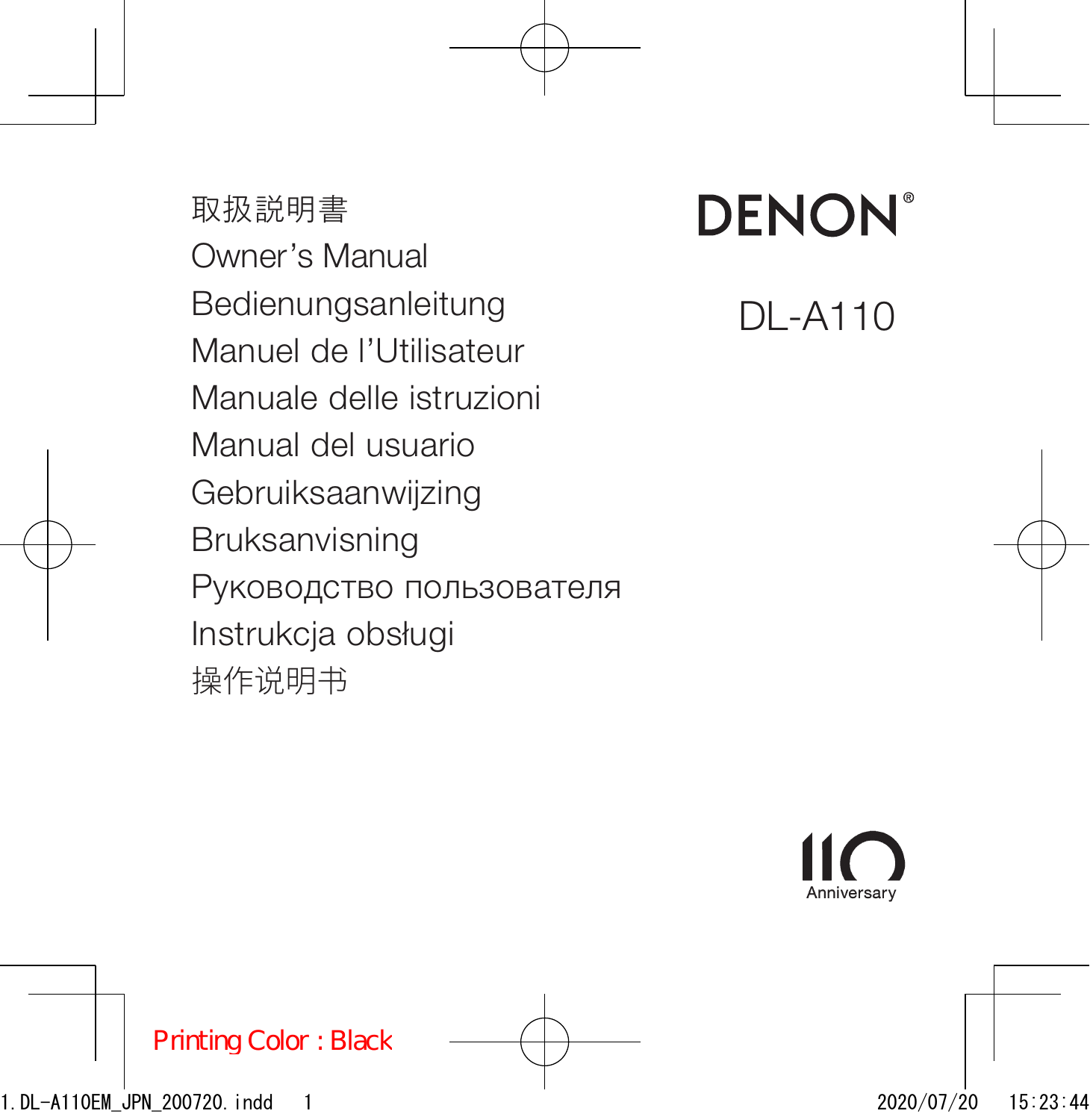Thank you for purchasing a Denon 110th anniversary DL-A110 cartridge.

This unit reproduces the head shell of the DL-103 head cartridge, with a 56-year history and which can be said to be the Japanese standard MC cartridge, used by Japan's public broadcaster NHK for broadcasting when first released. It is a replica model of the head shell for the DL-103 attached to that head cartridge.

The DL-103 was jointly developed in 1964 by Denon (Nippon Columbia Co., Ltd. at the time) and NHK Science & Technology Research Laboratories as a device compatible with high sound quality FM stereo broadcasting. Since its adoption by many broadcasters, it has come to be used by many music and audio fans in the consumer market in addition to for business applications.

We invite you to use this Denon 110th anniversary commemorative model, which reproduces the character seen at the birth of the DL-103, as a token of our appreciation for patronizing the DL-103 over the years.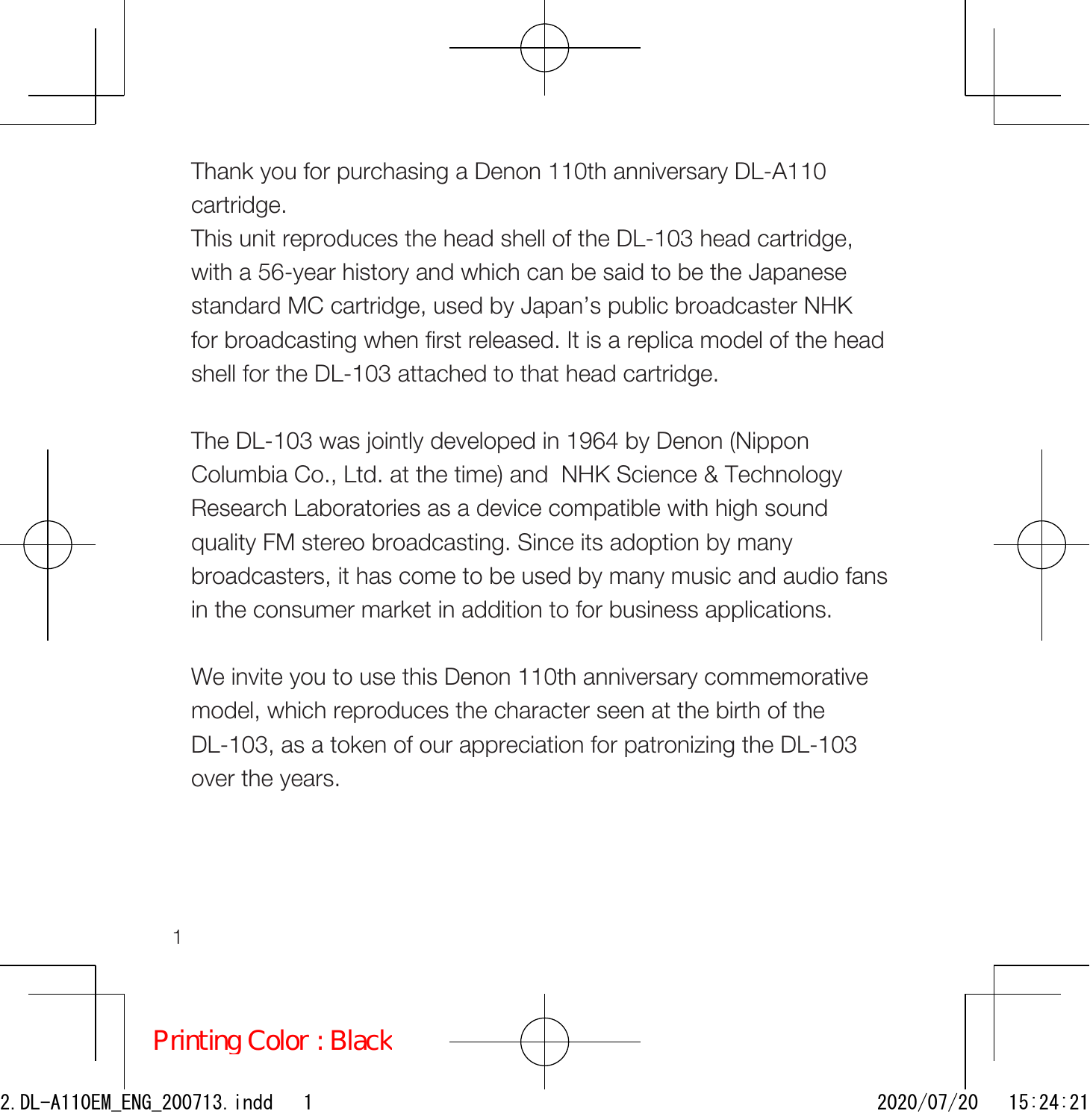#### **Accessories**

Check that the following parts are supplied with the product.





• Use the stylus cover to protect the cartridge stylus tip in situations such as attaching the cartridge to a different head shell.

2

日本 EN

DE

FR IT

ES NL

SV RU

PL 中簡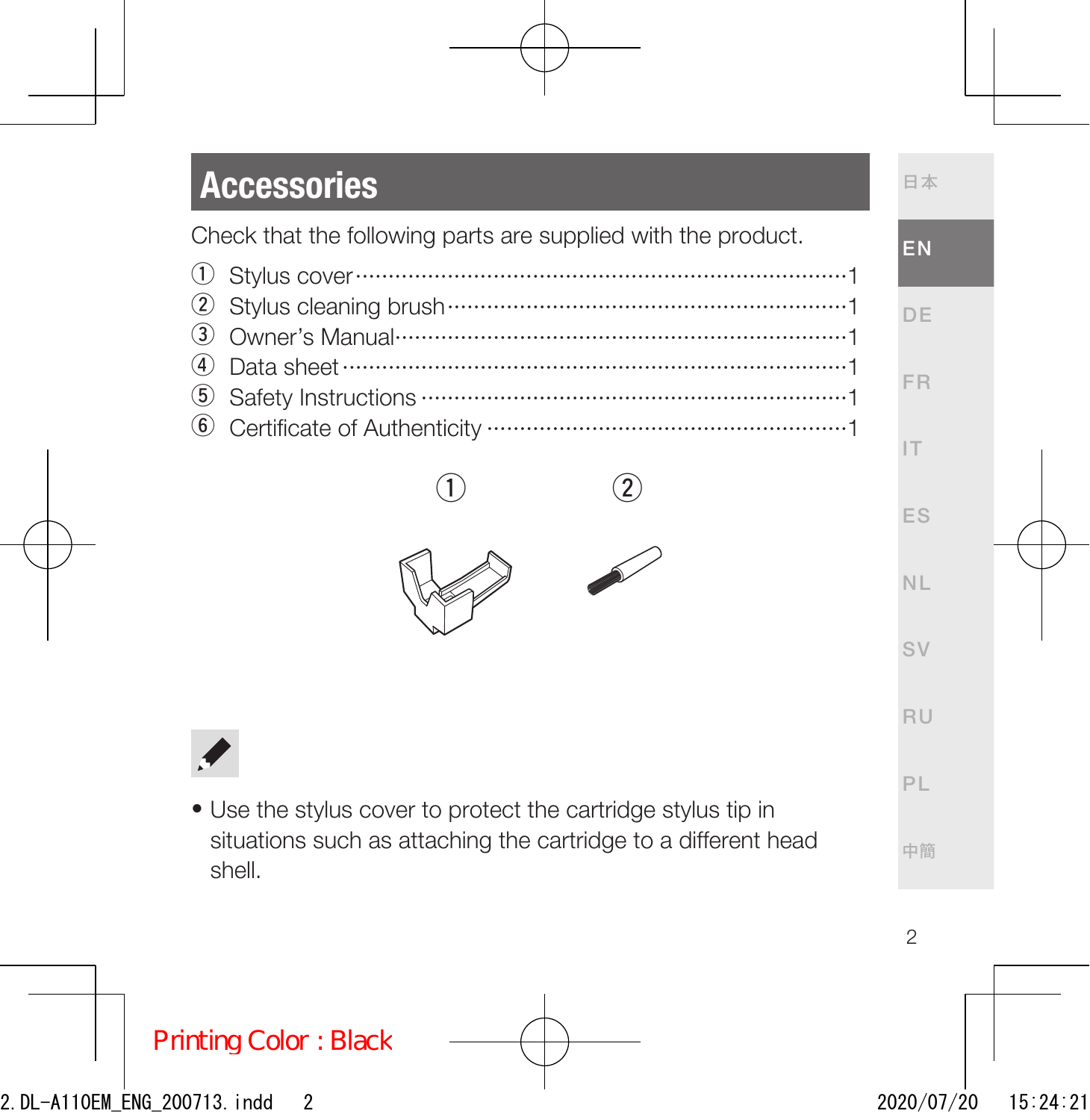## Attaching this unit to the tone arm

This unit is very delicate. Be especially careful when handling it.

- 1 Insert this unit into the tip of the tone arm.
	- Insert this unit with its guide pin facing up and aligned with the hole on the top of the tone arm.

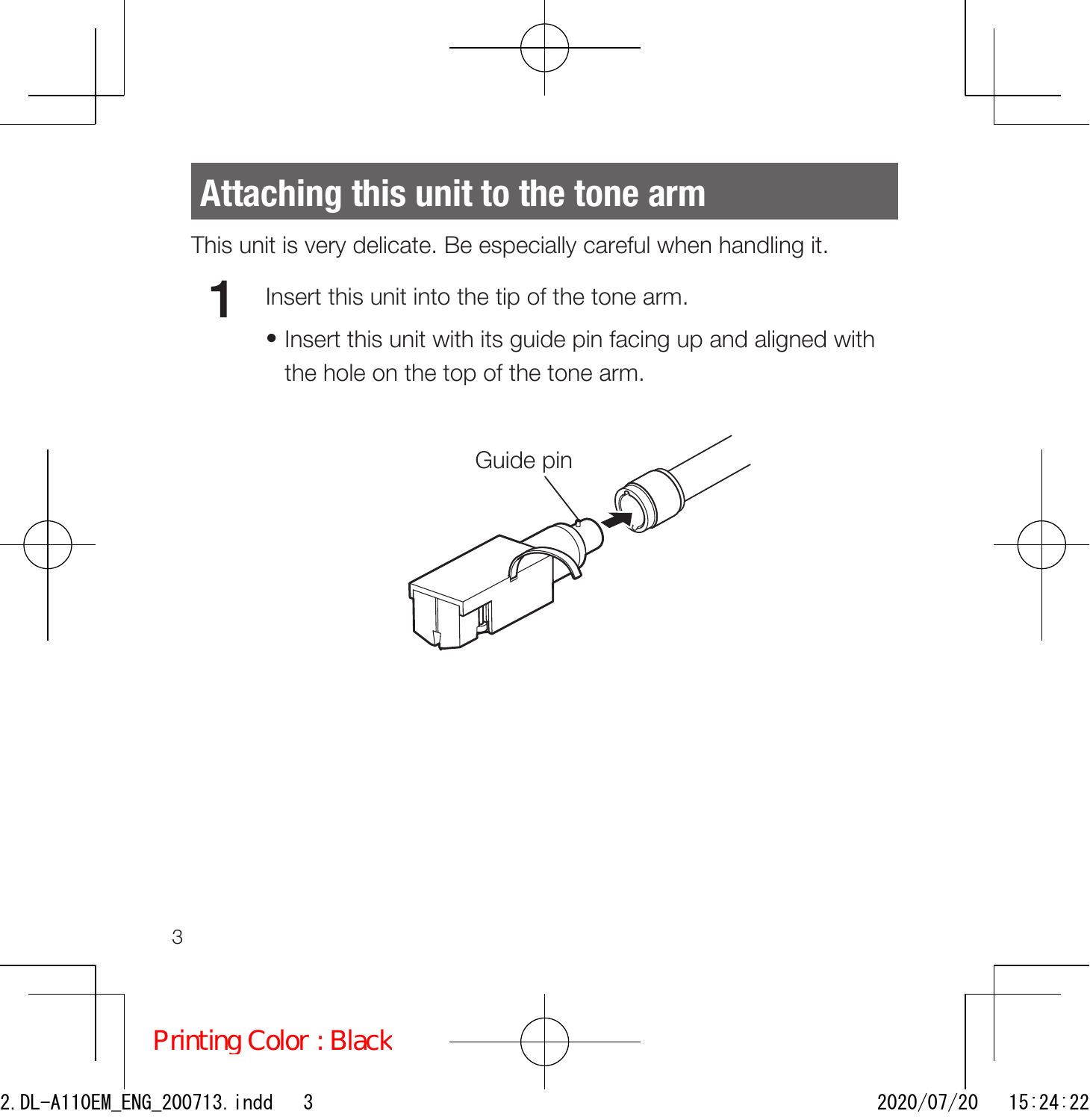2 Turn the lock nut in the direction of the arrow to secure this unit.





• The head shell adapter is attached to this unit beforehand. That gains appropriate overhang when attaching this unit to a standard universal type tone arm. We recommend that you use it without removing.

Head shell adapter



DE FR IT ES NL SV RU PL

日本

EN

中簡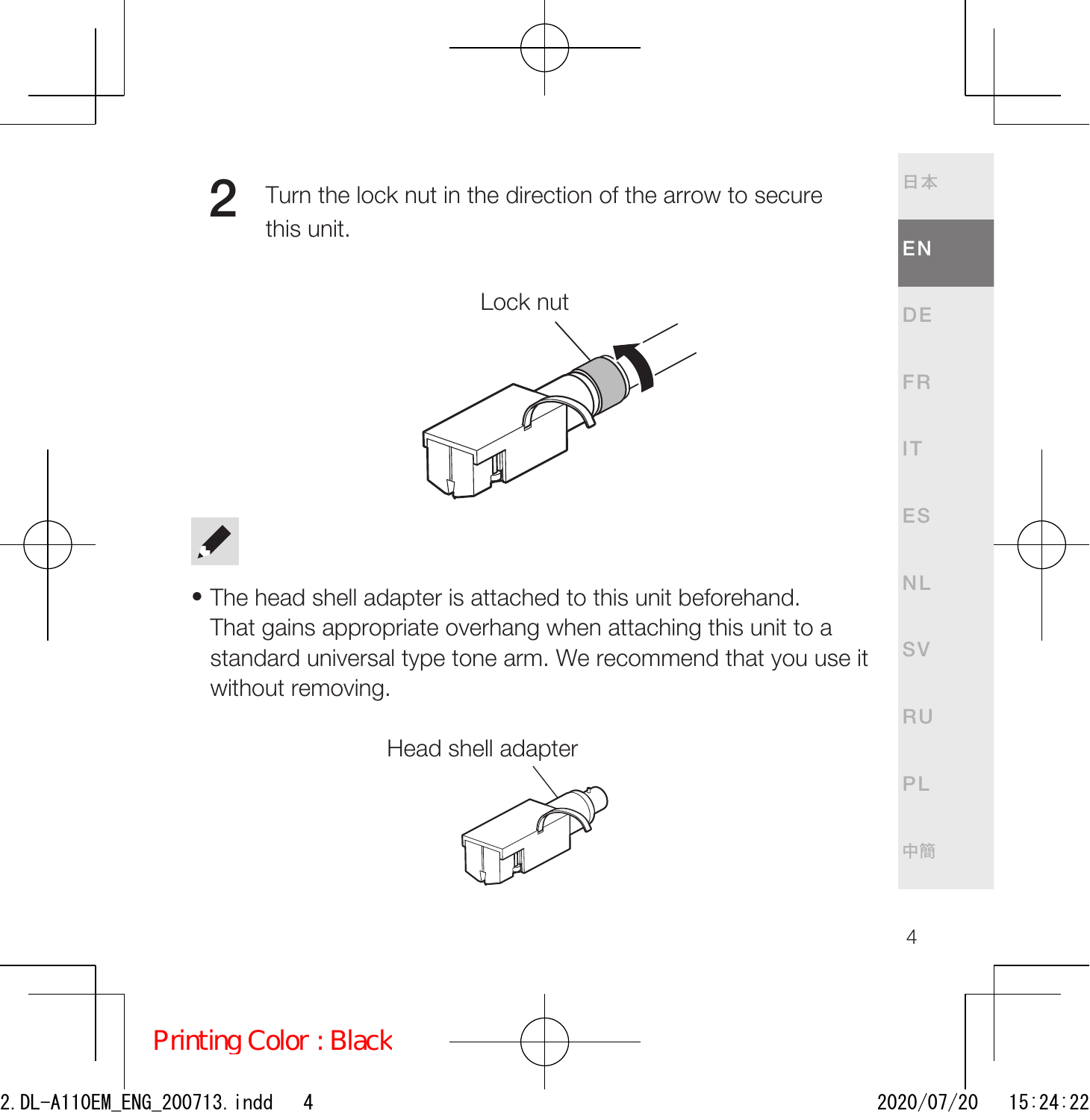## Tracking force adjustment

Tracking force in the range of 25 mN  $\pm$ 3 mN (2.5 g  $\pm$ 0.3 g) should be used.

### Output voltage

The output voltage is 0.3 mV. If your amplifier does not support the MC cartridge input, use a step-up transformer or head amplifier designed for MC type cartridges.

## Stylus cleaning

Use the included brush to carefully remove any dirt from the tip of the stylus before and after playing records.

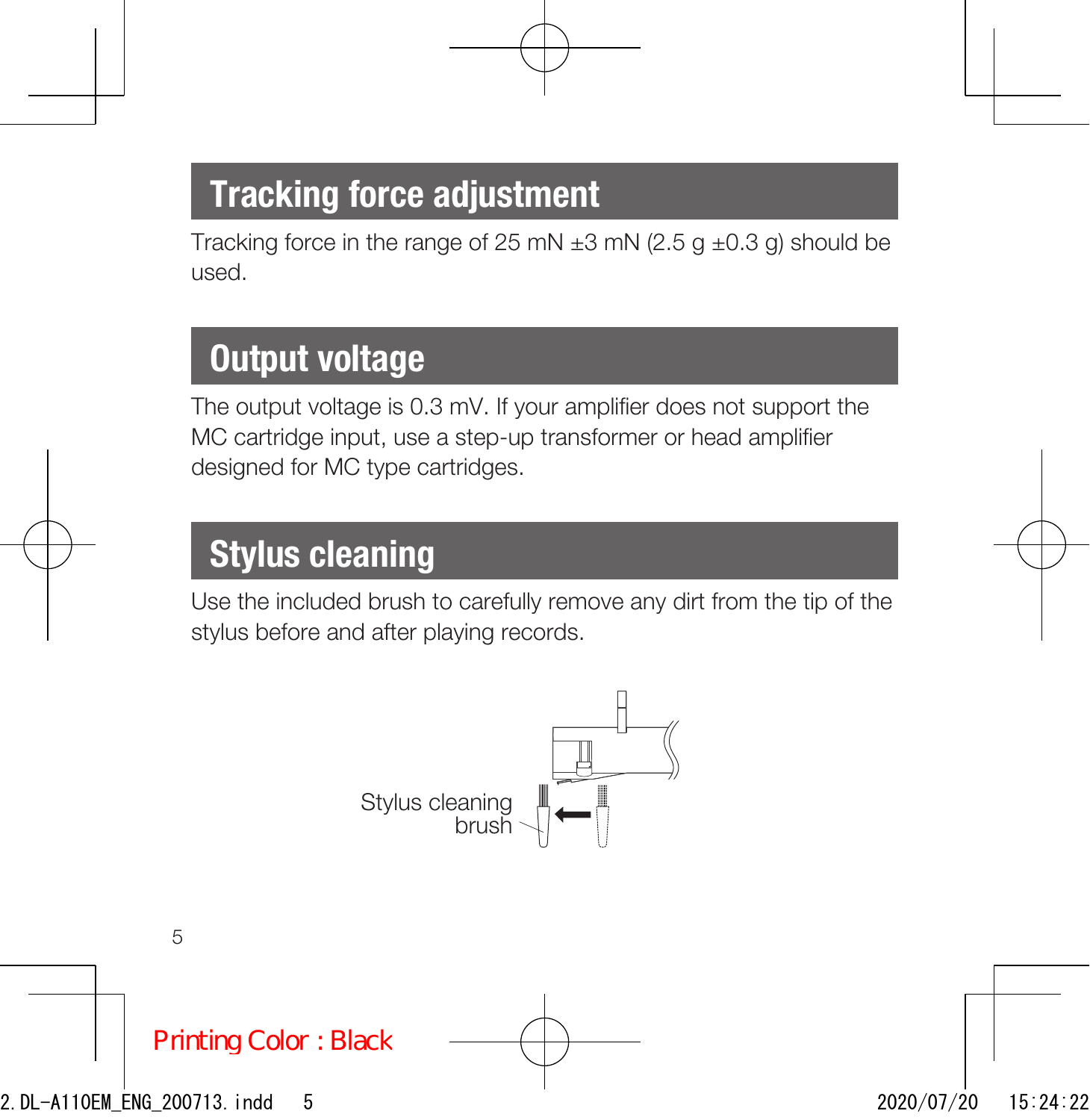## **Specifications**

| <b>Principle:</b><br><b>Output Voltage:</b> | Moving coil (MC) type<br>0.3 mV (1 kHz, 50 mm/s horizontal | EN        |
|---------------------------------------------|------------------------------------------------------------|-----------|
|                                             | direction)                                                 | DE        |
| <b>Channel Balance:</b>                     | 1 dB max. $(1$ kHz)                                        |           |
| <b>Channel Separation:</b>                  | 25 dB min. (1 kHz)                                         | FR        |
| <b>Electrical Impedance:</b>                | 40 Ω/ohms ±20 % (1 kHz)                                    |           |
| Load resistance:                            | 100 $\Omega$ /ohms or more (40 $\Omega$ /ohms              |           |
|                                             | when using a transformer)                                  |           |
| Compliance:                                 | $5 \times 10^{-3}$ m/N (Using a 100 Hz record)             |           |
| Stylus:                                     | 0.2 mm square solid diamond                                | ES        |
| <b>Stylus tip radius:</b>                   | 16.5 microns (0.65 mils)                                   |           |
| <b>Tracking Force:</b>                      | 25 mN $\pm$ 3 mN (2.5 g $\pm$ 0.3 g)                       | <b>NL</b> |
| <b>Frequency Response:</b>                  | 20 Hz - 45 kHz                                             |           |
| Weight:                                     | 18.5 g (Head shell adapter included)                       | SV        |

PL

中簡

日本

ES NL SV RU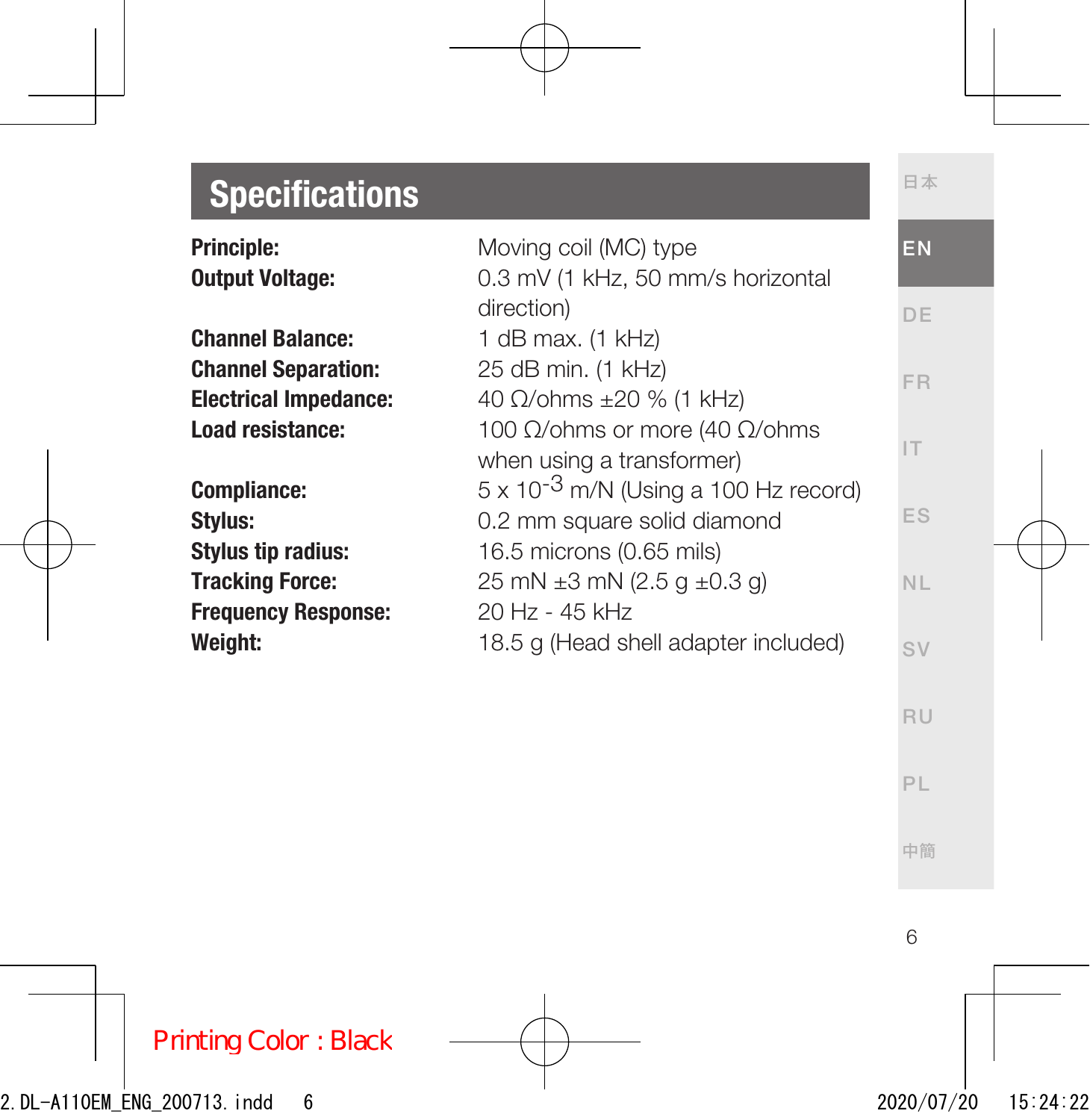#### Dimensions (Unit : mm)

**【**Overall dimensions**】**



7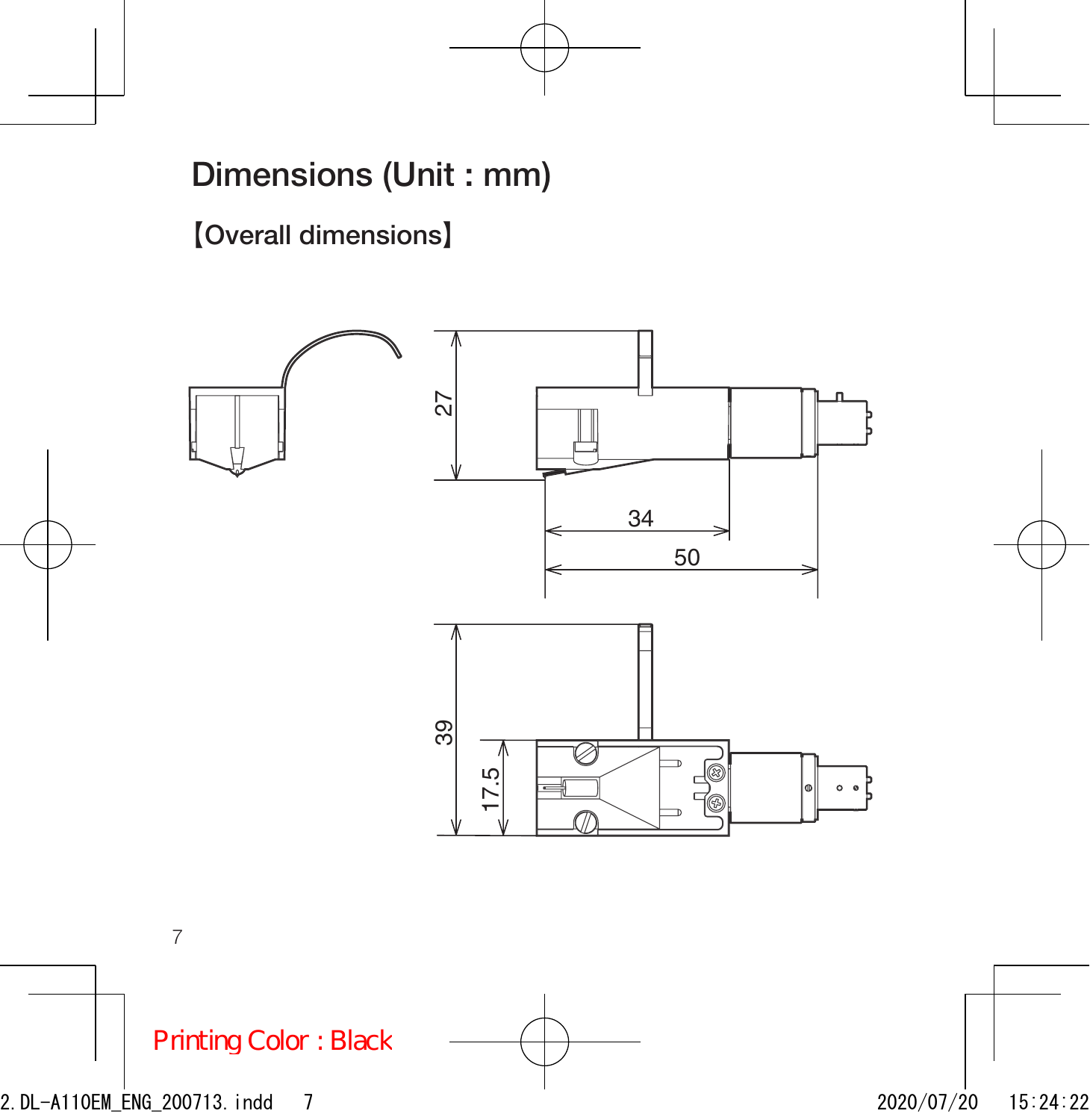#### 日本 DE FR IT ES NL SV RU PL **【Cartridge dimensions】**<br> **EN** 26.8  $22.5$   $\leftarrow 4.5$ 9 15 12.7 15 8.5

\* For the purpose of improvement, the specifications and design are subject to change without notice.

中簡